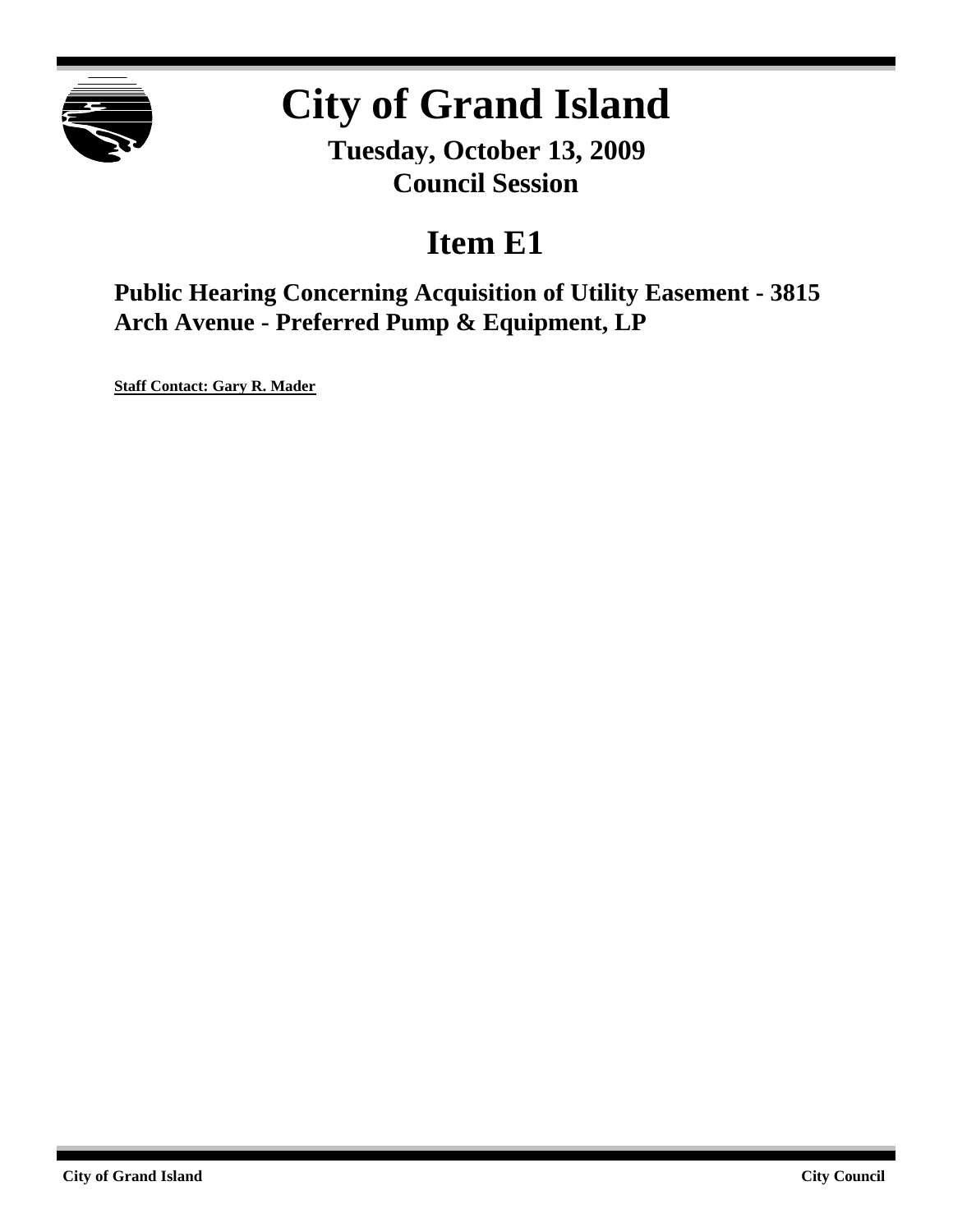## **Council Agenda Memo**

| From:                          | Robert H. Smith, Asst. Utilities Director                                              |
|--------------------------------|----------------------------------------------------------------------------------------|
| <b>Meeting:</b>                | October 13, 2009                                                                       |
| Subject:                       | Acquisition of Utility Easement – 3815 Arch Avenue –<br>Preferred Pump & Equipment, LP |
| <b>Item <math>\#</math>'s:</b> | E-1 & G-13                                                                             |
| $Presenter(s):$                | Gary R. Mader, Utilities Director                                                      |

#### **Background**

Nebraska State Law requires that acquisition of property must be approved by City Council. The Utilities Department needs to acquire an easement relative to the property of Preferred Pump & Equipment, LP, located on the southwest corner of 3815 Arch Avenue, in the City of Grand Island, Hall County, in order to have access to install, upgrade, maintain, and repair power appurtenances, including lines and transformers. Preferred Pump is expanding the building that they currently occupy, and plan to construct a new building. The expansion will require a larger electrical service.

#### **Discussion**

This easement will be used to locate underground primary cable and a pad-mounted transformer to provide for increased electrical load.

#### **Alternatives**

It appears that the Council has the following alternatives concerning the issue at hand. The Council may:

- 1. Make a motion to approve
- 2. Refer the issue to a Committee
- 3. Postpone the issue to future date
- 4. Take no action on the issue

### **Recommendation**

City Administration recommends that the Council approve the resolution for the acquisition of the easement for one dollar (\$1.00).

### **Sample Motion**

Move to approve acquisition of the Utility Easement.